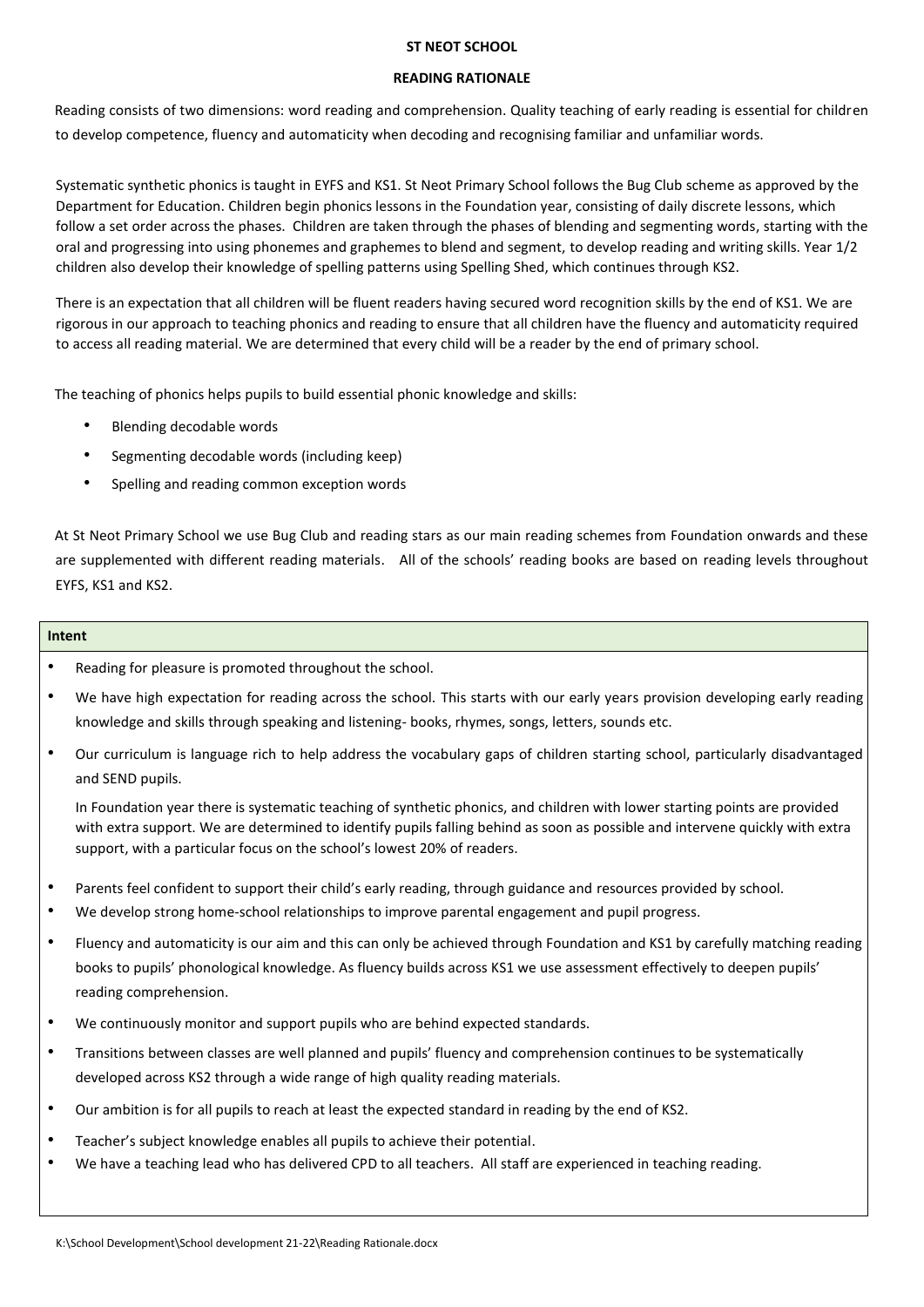### **Implementation**

- Regular assessments demonstrate the systematic building of pupils' knowledge, fluency and reading comprehension throughout school. There are planned opportunities for children to practise and recall their knowledge leading to automaticity.
- Great import is placed on reading and writing across the school, ensuring children have opportunities to apply their knowledge and skills across the curriculum.
- Daily reading is a priority.
- We use progressive reading levels that are phonetically matched to the pupils' learning, updated reading record books, timetables show regular reading sessions, phonics/reading audits.
- Pupils are read to frequently, pupils are introduced to inspiring vocabulary across the curriculum with sufficient contextual exposure, vocabulary is included on displays in all classrooms.
- A systematic, progressive curriculum is followed across the school and regularly monitored using our assessment timetable.

## **Impact:** to be reviewed at the end of each year

| <b>Expected Standards</b> | Key Stage 1 Reading |        |     |     |
|---------------------------|---------------------|--------|-----|-----|
| Year                      | Pupils              | School | LA  | Nat |
| 2017                      | 10                  | 90.0%  | 74% | 76% |
| 2018                      | $\sim$<br>12        | 91.7%  | 72% | 75% |
| 2019                      | 14                  | 78.6%  | 72% | 75% |

| <b>Greater Depth</b> | Key Stage 1 Reading |        |     |     |
|----------------------|---------------------|--------|-----|-----|
| Year                 | Pupils              | School | LA  | Nat |
| 2017                 | 10                  | 0.0%   | 27% | 25% |
| 2018                 | 12                  | 41.7%  | 25% | 26% |
| 2019                 | 14                  | 14.3%  | 24% | 25% |

| <b>Expected Standards</b> | Key Stage 2 Reading |        |     |     |
|---------------------------|---------------------|--------|-----|-----|
| Year                      | Pupils              | School | LA  | Nat |
| 2017                      |                     | 100.0% | 74% | 72% |
| 2018                      | 11                  | 90.9%  | 75% | 75% |
| 2019                      | 12                  | 83.3%  | 72% | 74% |

| <b>Greater Depth</b> | Key Stage 2 Reading |        |     |     |
|----------------------|---------------------|--------|-----|-----|
| Year                 | Pupils              | School | LA  | Nat |
| 2017                 |                     | 22.2%  | 24% | 25% |
| 2018                 | 11                  | 63.6%  | 26% | 28% |
| 2019                 | 12                  | 41.7%  | 26% | 27% |

#### **Parental Involvement**

Research shows that parental involvement in their children's learning positively affects the child's performance at school (Fan & Chen, 2001).

At St Neot Primary School, we encourage parents to attend relevant meetings and training to help them to support their child at home. We hold these meetings annually and focus on phonics, the Bug Club programme including the reading curriculum, and how to support their child at home.

In addition to this, we work with parents in EYFS and KS1 to support reading by holding 'Phonics' workshops each term/as required. These workshops allow parents and grandparents to observe and join in with phonics sessions in school and also create an opportunity for them to have open discussions with teachers about how to support reading. In KS2 parents have the opportunity to come in and observe reading sessions and engage with our online reading package, where required.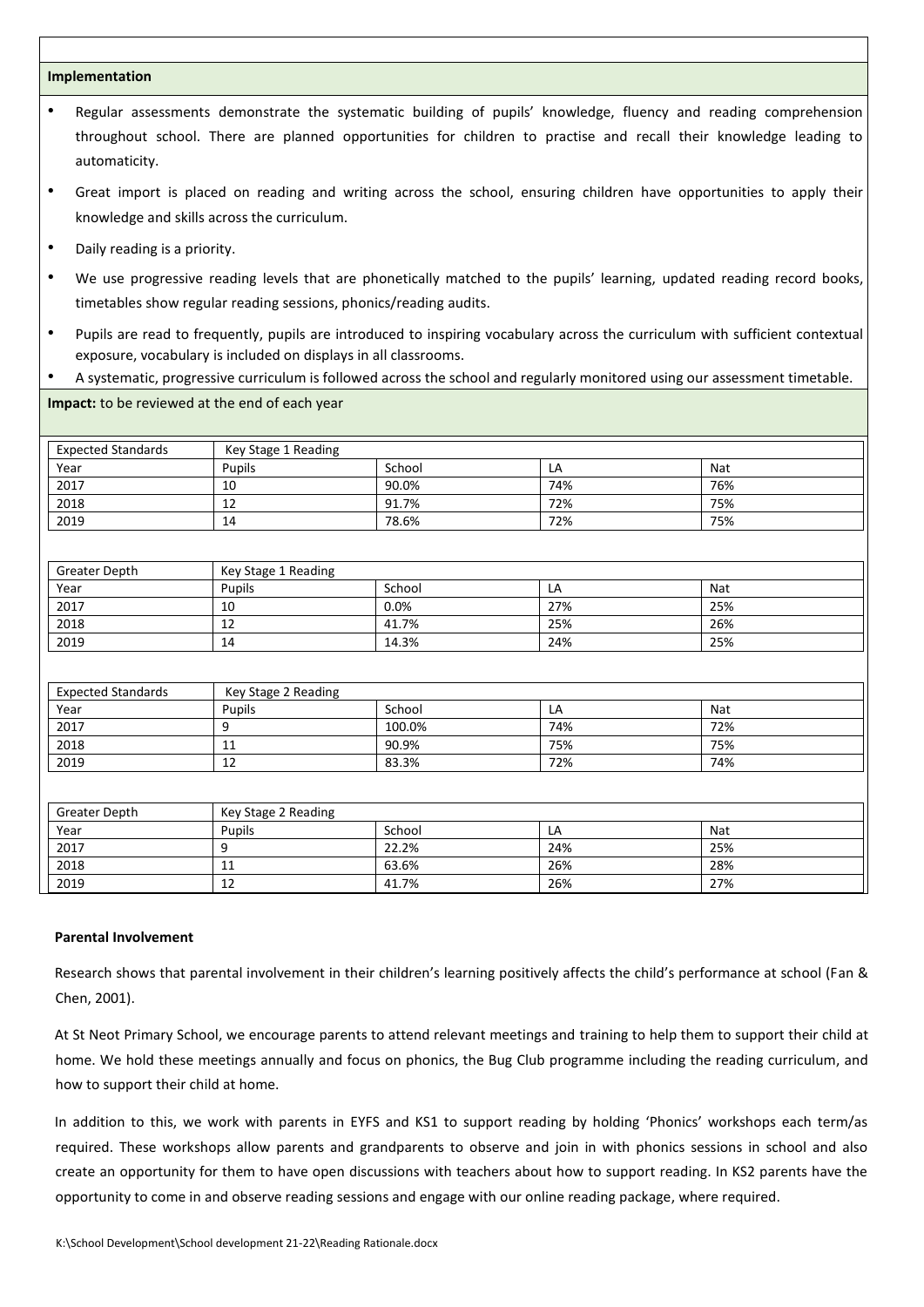All children from Foundation to Year 4 have a reading record and children in Years 5 and 6 have a homework/reading diary. Children are expected to have their reading records in school and to take them home every day. We maintain high expectations that all children should be reading and re-reading their home reading books every day, and have stories read to them at home. Parents are expected to write comments in their child's reading record to show that they are reading daily.

### **Reading for Pleasure**

At St Neot Primary School, we have a strong ethos around the importance of reading and having a

lifelong love of reading. We have a determined approach towards teaching reading and we also recognise that children need to have very regular opportunities for reading for pleasure.

Children enjoy listening to a whole school poem or story daily. These books are carefully chosen in order to expose children to a broad range of vocabulary and to provide purposeful opportunities to discuss important aspects of British values, mental health, well-being and citizenship, thus developing children's cultural capital.

To further promote reading for pleasure there is a weekly, whole school reading assembly. The school actively encourages pupils to participate in the summer reading challenge. We encourage children to read in a variety of places and share this with their class. We also hold storytelling evenings for children where staff read their favourite seasonal or topical stories to them.

## **Library**

At St Neot Primary School, we have a library with an infant and junior section. Fiction and non-fiction books are catalogued, and children are encouraged to use the library regularly. The library is an integral part of the daily school routine.

We have excellent links with Liskeard Library and encourage participation in their annual summer reading challenge. A library member of staff regularly comes in to read to children in assembly.

#### **Literature**

Through reading and chosen literature in particular, children have chance to develop culturally, emotionally, intellectually, socially and spiritually. Being immersed in good quality literature develops pupils' acquisition of a wide vocabulary, thus addressing vocabulary gaps, and allows children to explore and appreciate our rich and varied literary heritage. Our children experience a range of carefully chosen texts.

• Home reading books

Depending on ability, children take home level books or free readers and library books. Our levelled books are from Pearson's Bug Club, Reading Planet or Oxford Reading Tree reading scheme and are very closely matched to the children's phonic ability. We encourage children to read and re-read these books in school and at home to secure their phonics knowledge and build fluency and automaticity. When children have developed fluency, they transition to free readers. Free readers allow the children to choose books based on their own interests within the constraints of agerelated texts which are depicted using the Lexile range.

• Guided/Group Reading Books

Guided reading books are chosen to align with children's phonics ability. Books are used in adult guided sessions and are chosen to challenge the readers' phonics ability and allow opportunity for the explicit teaching of reading (decoding and comprehension) in small groups. As children become more independent and participate in group reading comprehension, the books/texts are matched to the children's reading ability, so they can access the text as an independent group and allows for challenge through questioning.

• Books in provision/reading areas

Each class has a reading area that includes a reading display, reading strategies, questions for children to respond to, age-related recommended reading books and non-fiction books that are related to their current topic. In EYFS and KS1,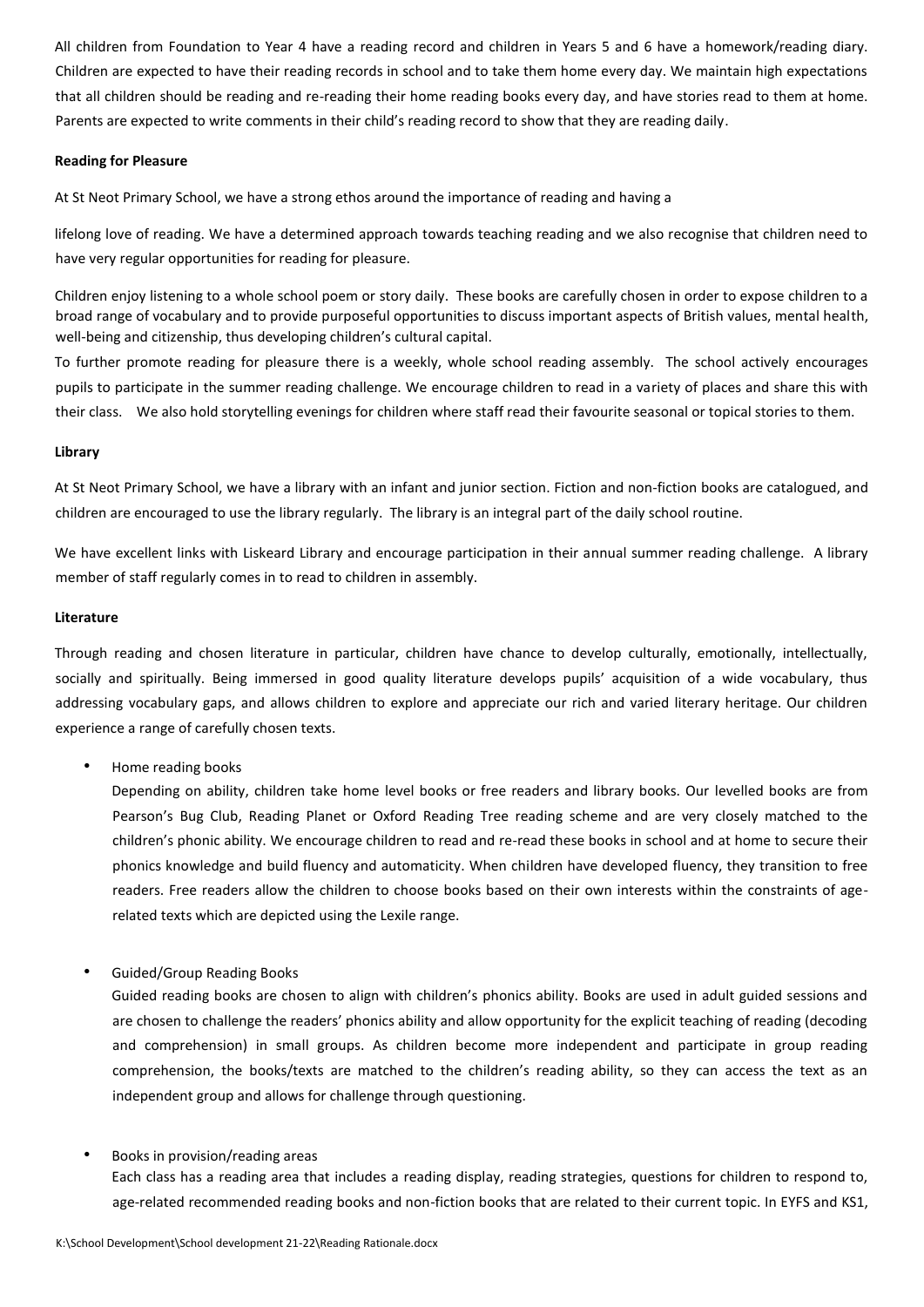these reading areas also include reading provision; decodable fiction and non-fiction books that cater to children's interests.

## • Recommended Reading Books

In order to expose our children to a range of high quality literature, each year group has a list of ten recommended reading books. Recommended reading book lists have been selected from '100 books to read by the end of primary school' and therefore include classics and modern classics. The Lexile range guides the age group the book is suitable for. Children are expected to choose from these books throughout the year. To ensure all children have the opportunity to access these books, teachers monitor the selections made and if they know a book is too difficult for a particular child they will advise parents to read the book to the child in addition to their home reading book.

### **Teaching of phonics**

Teaching of phonics helps pupils to build essential phonics knowledge and skills:

- Blending decodable words
- Sight reading of high frequency and tricky words
- Segmenting decodable words (including high frequency words)
- Spelling of tricky words

Phonics lessons are taught daily in EYFS and KS1. Phonics is taught through a multi-sensory approach. We use songs, rhymes, actions, concrete and visual aids to introduce and consolidate phonic knowledge. Lessons follow a four-part structure; revisit, teach, practise and apply.

Children who have gaps in their knowledge or have forgotten phonics knowledge are targeted immediately (same day) to ensure gaps and misconceptions are securely addressed. All EYFS and KS1 teachers including support staff across the school receive regular phonics training by external providers and the phonics lead in school. Phonics lessons are monitored regular by the English lead to ensure quality teaching that is consistent with the school policy.

#### **Teaching of reading**

At St Neot Primary School, we have developed an approach to teaching reading that systematically develops phonic knowledge, fluency and automaticity and comprehension. To supplement daily phonics lessons in EYFS and KS1, time is also designated to hearing individual children read regularly. We also teach reading through guided reading and group reading comprehension. Transition from guided reading and group reading comprehension allows children to become more independent once they have developed their fluency and automaticity.

• Individual Reading

Teachers and teaching assistants listen to children read individually. The frequency of this is determined by the year group and the individual child's needs. All children who are reading levelled home reading book are listened to by an adult regularly. The purpose of these sessions is to allow for children to apply their knowledge of phonics and learn reading and comprehension strategies. These intensive sessions develop children's fluency, automaticity and basic comprehension.

• Guided reading/Group reading comprehension

Across school in the first instance through the autumn term, children are taught comprehension skills; summarising, visualising, clarifying, inferring/predicting and questioning (see reading ladders). These skills are then applied throughout the year. This approach allows us to build on knowledge and diagnose reading difficulties or misconceptions. For example, when teaching children how to summarise, this may flag up particular children who read with fluency however need additional support when finding the main idea of the text. Alongside this children are taught